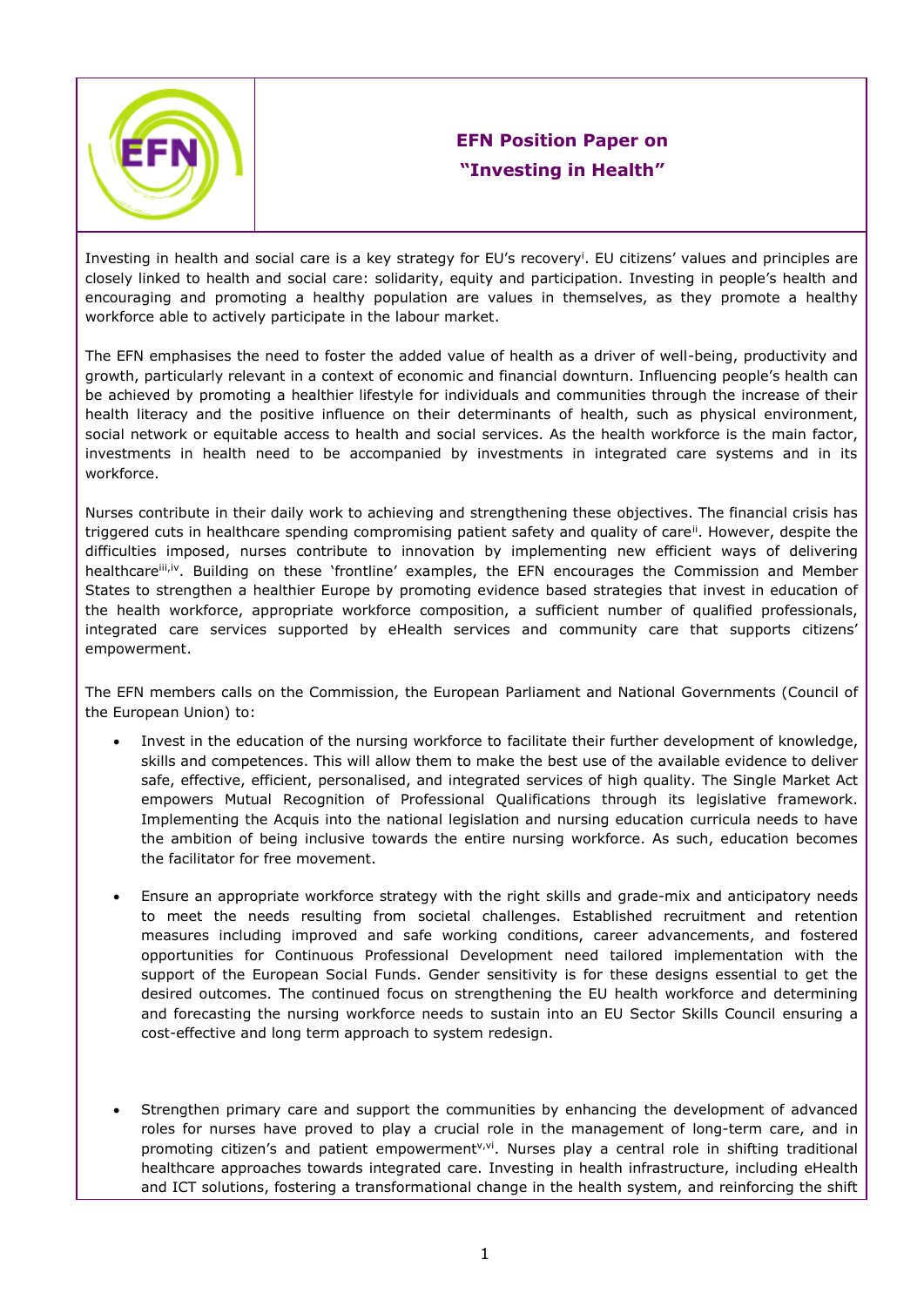from a hospital-centred model to community-based care and integrated services are urgently needed.

- Increase prevention and health promotion activities and incorporate health literacy in citizens' empowerment strategies. Prevention is key in personalised healthcare, in contributing to populations' health, and implies the adoption of citizen-centric approaches. Nurses are uniquely placed to act as a health coach and to help managing chronic diseases by supporting and promote healthy lifestyles and boost prevention in healthcare from a life circle approach.
- Reduce health inequalities by deploying community care and using innovative practices and ICT tools that have proved to be effective. Collaborate in partnership with other Members States where good practices available are making use of technology to support the needed variation in the way health and social work is organised and delivered in the hope of addressing health inequalities more effectively. Use of EU Funds to actively support the transformation of national systems in efficient integrated care systems. Improving access to affordable, sustainable and high-quality healthcare is a key investment.
- Strengthen and promote research and the collection of evidence on the sustainability of health systems, on the benefits of health promotion and prevention, on the equal access for all citizens, on cost effectiveness and on citizens' empowerment. Bringing this evidence upfront by facilitating research knowledge excellence networks will foster the dialogue between researchers, practitioners and policy-makers and will help provide concrete solutions to reform health and social care systems. Reinforce on evidence based nursing research to allow nurses to be highly skilled, motivated and qualified to respond flexible and creatively to changing needs.
- Encourage innovation at the bedside by up-scaling good practice examples of innovative nursing care that safes money and improves patient outcomes. Promote innovation, but not only from a technological point of view but from an organisational perspective, orienting services and resources to end-users' needs and ensuring it brings genuine benefits and sustainability. Innovation should not be only economy driven, but should aim at providing better quality of care for all.
- Nursing is a predominantly a female profession in most places of the EU. To promote equity and decrease discrimination, adequate financing of nursing care and independence of the nursing profession according to their competences should be part of any strategy including health professionals.

In the period of austerity and EU criticism, the EFN believes that joining and pooling forces towards achieving change for the individual citizen will make an overall difference. The EFN remains committed to reinforce the collaboration with the EU Civil Society, the professional associations and EU key stakeholders to further orient the policy-makers and politicians in choosing the strategies with the biggest impact for the health and well being of the people living in Europe when investing in health.

 *EFN Draft Position Paper – 16 January 2014 – EFN Executive Committee*

*The European Federation of Nurses Associations (EFN) Registration Number 476.356.013* **Clos du Parnasse 11A, 1050 Brussels, Belgium Tel: +32 2 512 74 19 Fax: +32 2 512 35 50 Email: [efn@efn.be](mailto:efn@efn.be) Website: [www.efnweb.eu](http://www.efnweb.eu/)**

-

<sup>i</sup> Communication from the Commission to the European Parliament, the Council, the European Economic and Social Committee and the Committee of the Regions (2013) Towards Social Investment for Growth and Cohesion –including implementing the European Social Fund 2014-2020. Brussels.